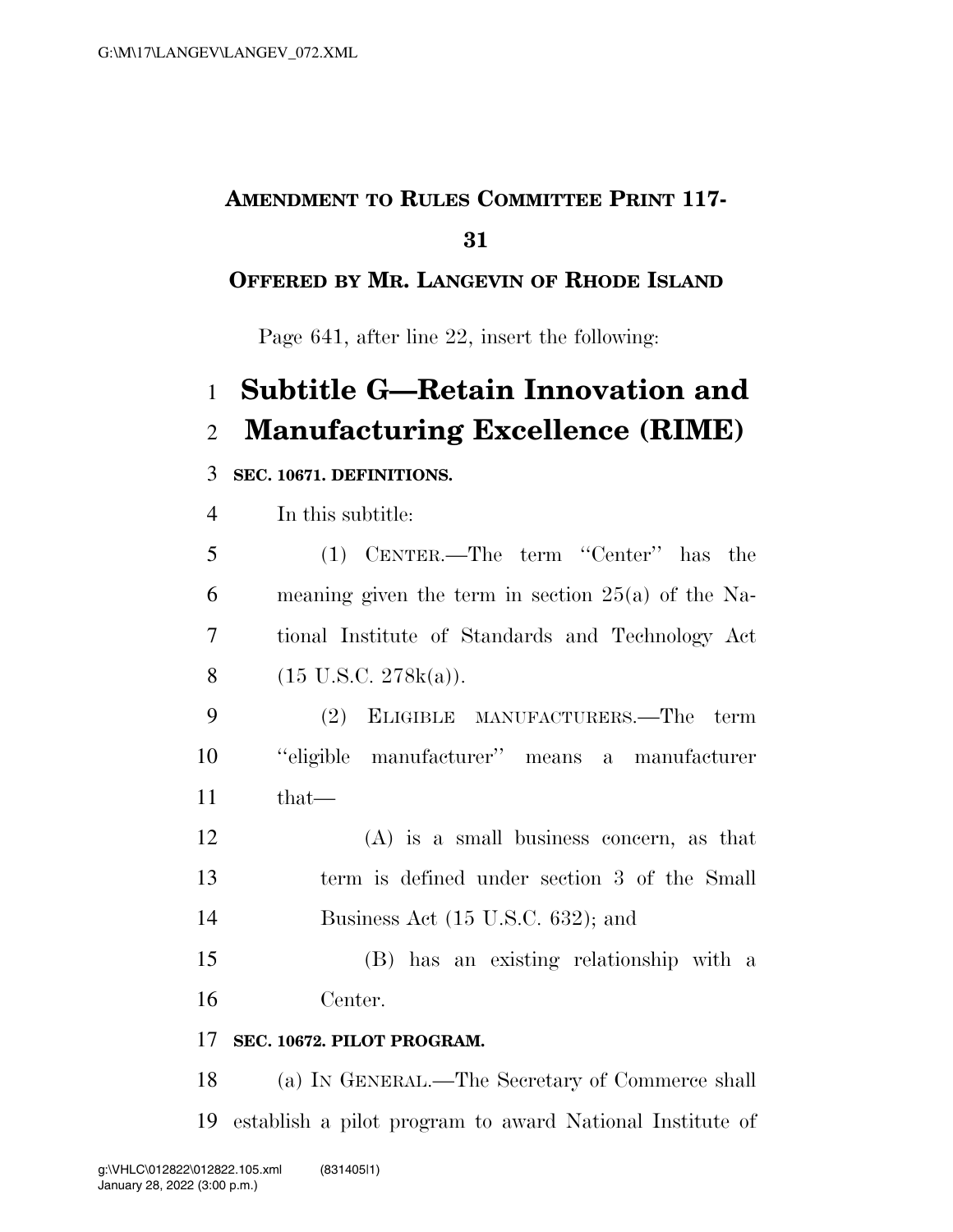$\mathfrak{D}$ 

 Standards and Technology Manufacturing Extension Partnership (MEP) grants to help ensure an adequately trained manufacturing workforce. Under the program, eli- gible Centers may award MEP grants to eligible manufac- turers to retain retiring employees for up to 90 days for the purpose of transferring job-specific skills and training to existing or new employees. The length of each grant shall be determined through negotiations between the Cen-ter and the eligible manufacturer.

 (b) ELIGIBILITY.—In order to be eligible to receive funding and award grants under the program, a Center must meet the following criteria:

 (1) A Center must be able to document evi- dence of an aging workforce within manufacturing firms that are seeking assistance with retaining skills and knowledge of their operations.

 (2) A Center shall establish a transparent appli- cation process for eligible manufacturing firms that may include one or more of the following pref-erences:

 (A) A preference for manufacturers that employ veterans discharged or released under honorable conditions.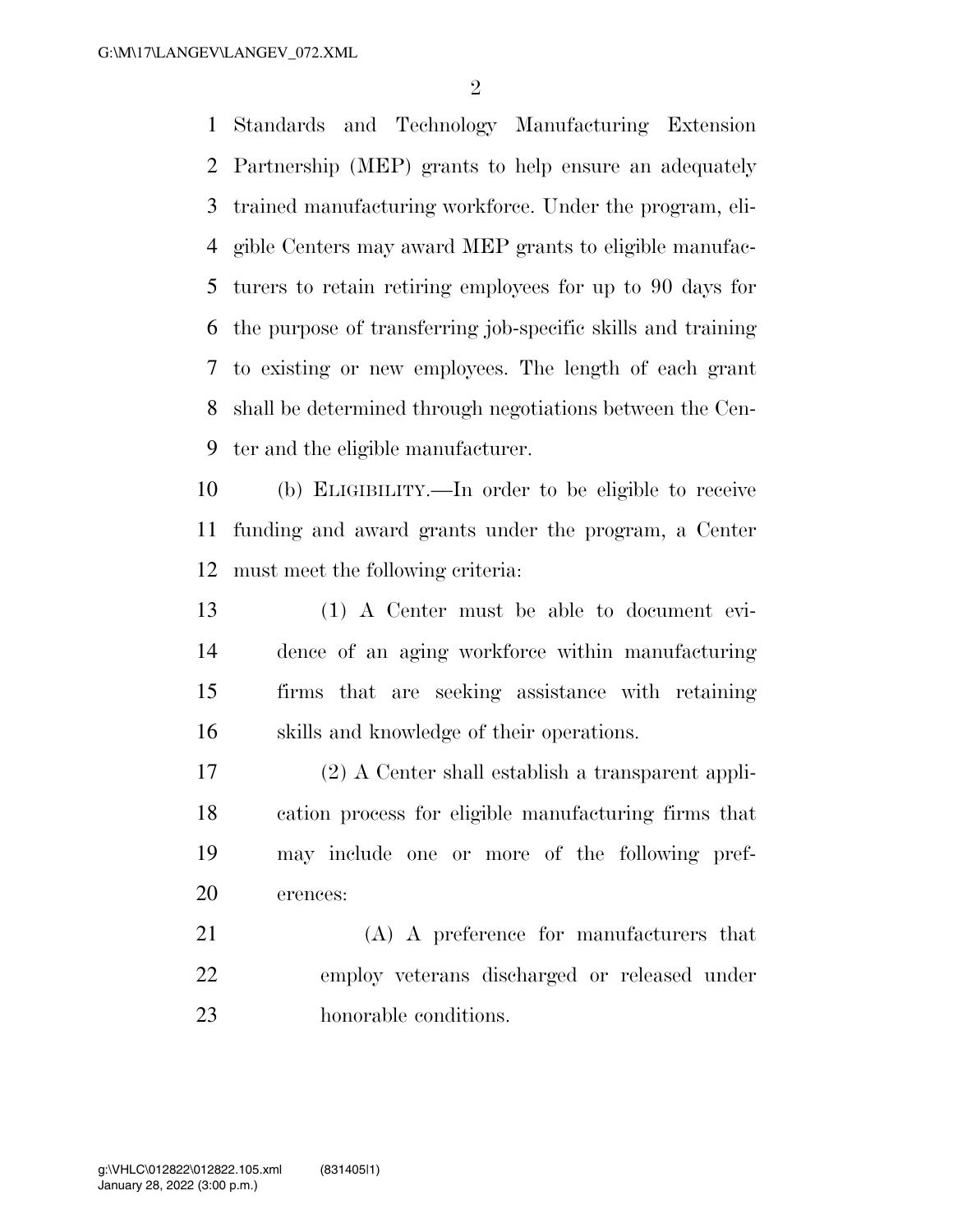| $\mathbf{1}$   | (B) A preference for manufacturing firms                   |
|----------------|------------------------------------------------------------|
| $\overline{2}$ | from industry sectors that are most in need of             |
| 3              | assistance as determined by the local MEP.                 |
| $\overline{4}$ | (C) A preference for manufacturing firms                   |
| 5              | with a facility in the State or region for an ex-          |
| 6              | tended period of time before the application is            |
| 7              | submitted (as determined by the Center).                   |
| 8              | (D) A preference for manufacturing firms                   |
| 9              | that have an existing relationship with the local          |
| 10             | MEP.                                                       |
| 11             | (3) A Center must be able to demonstrate their             |
| 12             | ability to assess, advise, and train manufacturers on      |
| 13             | how to transfer the job-specific skills and training       |
| 14             | through the implementation of a training structure         |
| 15             | and train-the-trainer program focused on knowledge         |
| 16             | capture and transfer.                                      |
| 17             | (c) TRAINING.—In awarding grants pursuant to this          |
| 18             | section, consideration shall be given to the use of funds  |
| 19             | by Centers to assist manufacturers that are experiencing   |
| 20             | high employee turnover due to their inability to transfer  |
| 21             | required job-specific skills and training to new employees |
| 22             | with the implementation of training structures and train-  |
| 23             | the-trainer programs.                                      |
| 24             | (d) COST SHARING.—To be eligible for a grant under         |
| 25             | the pilot program under this section, a Center shall dem-  |